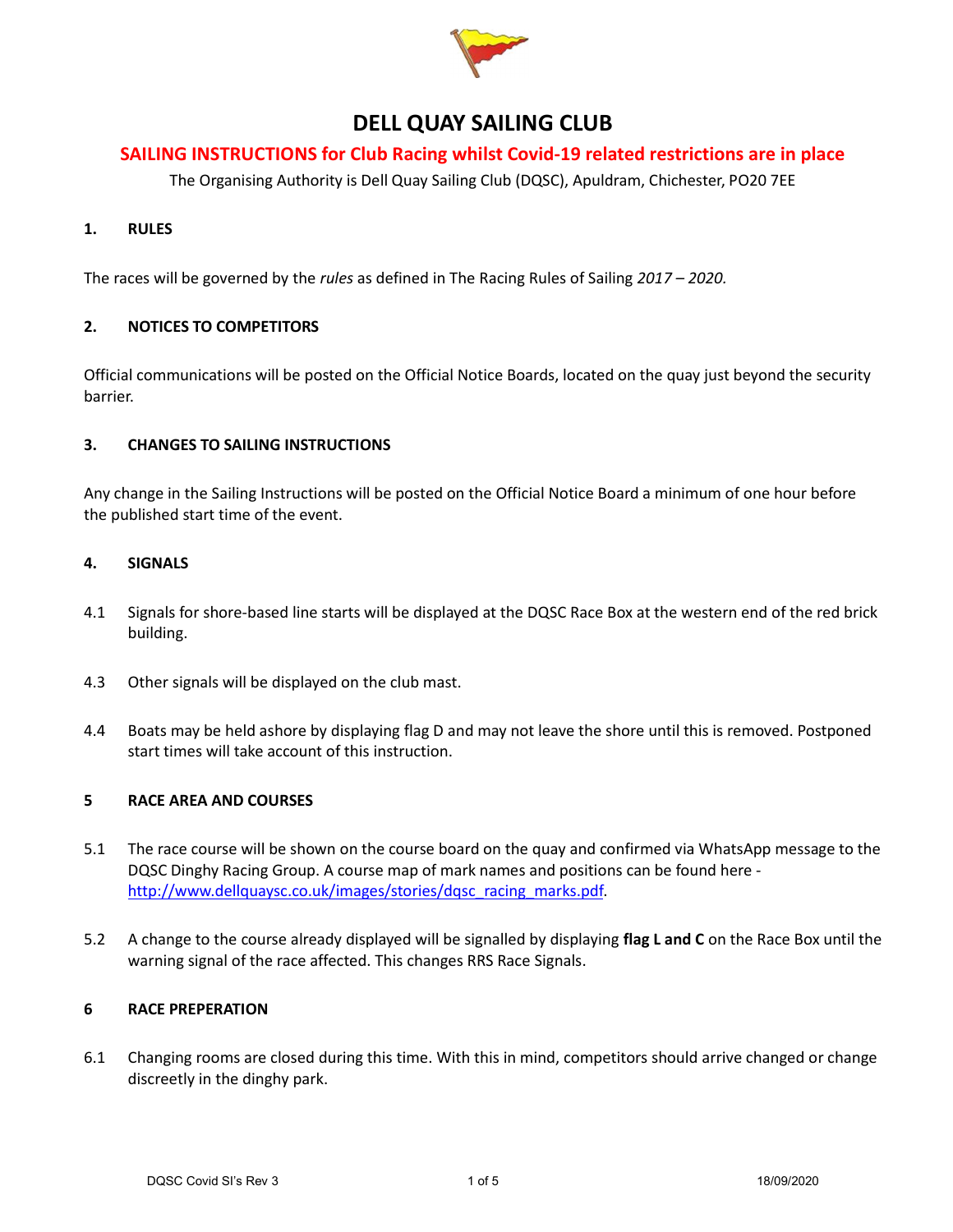

- 6.2 If competitors' boats are adjacent to each other in the dinghy park, they should be moved in order to allow social distancing to be maintained whilst rigging / de-rigging.
- 6.4 The slipways, quay and road are all public areas. Care should be taken to ensure social distancing with respect to the public and each other wherever possible. Competitors are expected to show courtesy and patience if they are required to wait on the road.
- 6.4 Entrants should be able to launch and recover their boat alone or with the help of a member of their own household. When launching, singlehanded entrants should use a fixed point to tie up their dinghy while launching or recovering. A 4m painter should be fitted for this purpose, something which would also aid towing if required.
- 6.5 Competitors should retrieve their own trolleys rather than relying on members of other households. You should not take it upon yourself to retrieve another's trolley for them unless requested.
- 6.7 The average wind strength will be advised via WhatsApp 30 mins before published start time. It is recommended that less experienced racers do not leave the shore if average wind strength is greater than 12 knots.

## 7 THE START

- 7.1 Shore based start: The start line will be the extension of a line joining the striped orange post on the DQSC Race Box and either a) a striped orange post on the edge of the quay or b) mark 'Quay'.
- 7.2 Boats whose warning signal has not been made shall avoid the starting area.
- 7.3 The starting line will be closed ten minutes after the start of a race; any boat not then started will be scored as DNS (this changes RRS A4.1).

## 8 THE FINISH

- 8.1 Shore based finish: —The finishing line will be a line joining the striped orange post on the DQSC Race Box and either; Quay racing mark and its extension westwards or the mobile start transit. An outer distance mark may be laid but will not necessarily lie on the line.
- 8.2 Competitors should not attempt to come ashore following racing if the area is too congested to allow safe social distancing. They should either look to use the other slip or should wait until other users are clear. If waiting is required, boats should wait in finishing order. Non-racers may not be aware of / following social distancing measures. If non-racing vessels are looking to land, a common sense approach should be employed with the aim of maintaining social distancing in mind.

## 9 SHORTENED COURSES (this changes RRS 32.2)

9.1 Races may be shortened: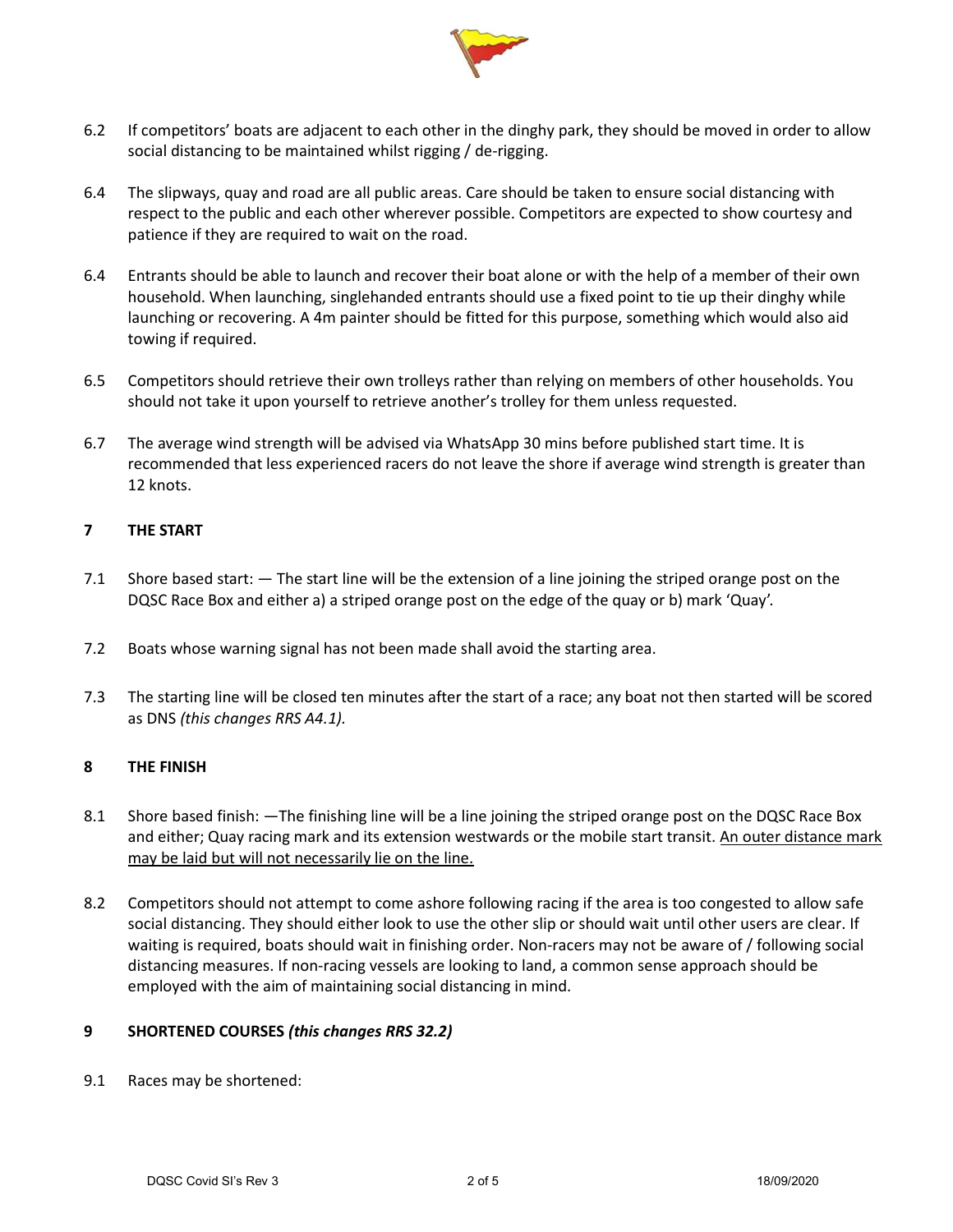

(a) on the club finishing line:

- (a 1.1) in a northerly direction when only an S flag is displayed, or
- (a 1.2) in a southerly direction when an S flag above a numeral pennant 1 is displayed.

Classes to be shortened will be indicated by the class flag; if no class flag is displayed all classes are shortened

9.2 Classes to be shortened will be indicated by the class flags; if no class flag is displayed all races are shortened.

## 10 PENALTIES

- 10.1 The exoneration penalty as per the RYA Alternative Disputes Resolution (modified) will be 30%.
- 10.2 A boat that may have broken a rule of Part 2 of the Racing Rules of Sailing or rule 31 may, after finishing the race concerned and before the start of any related protest hearing, notify the race committee that she accepts an Exoneration Penalty – a 30% scoring penalty (SCP) calculated as stated in rule 44.3(c), except that the minimum penalty is three places and she shall not be scored worse than the number of boats that came to the starting area. However, if the boat caused injury or serious damage or, despite taking a penalty, gained a significant advantage in the race or series by her breach her penalty shall be to retire.
- 10.3 When an Exoneration Penalty is accepted: (a) Neither the boat nor a protest committee may then revoke or remove the penalty. (b) The boat shall not be penalized further in a protest hearing when the protest committee decides that it was appropriate to the facts found and the applicable rules

#### 11 SCORING (this changes RRS A)

- 11.1 Two entrants are required to constitute a race.
- 11.2 Two races are required to be completed to constitute a series.
- 11.3 The number of races to count in any series will be half the number of races started plus one, rounded down.
- 11.4 The Average Lap System may be used: when boats in different handicap groups (or boats very far behind) sail a different number of laps the elapsed time of each boat shall be divided by the number of laps sailed and then corrected according to the appropriate handicap number, provided all laps are identical.
- 11.5 Races will be scored as per RRS A9 irrespective of the length or character of the series.
- 11.6 Entrants in a series may apply to the Sailing Committee for their average score in that series to apply to any races in which they have not competed while on duty or while supporting a class start on the same day at an open meeting within Chichester Harbour or while representing DQSC at a championship for their sailing class. Up to one day's racing may be scored in this way for any one series.
- 11.7 In a trophy series race where only one boat of a class is present and joins the start of another class, its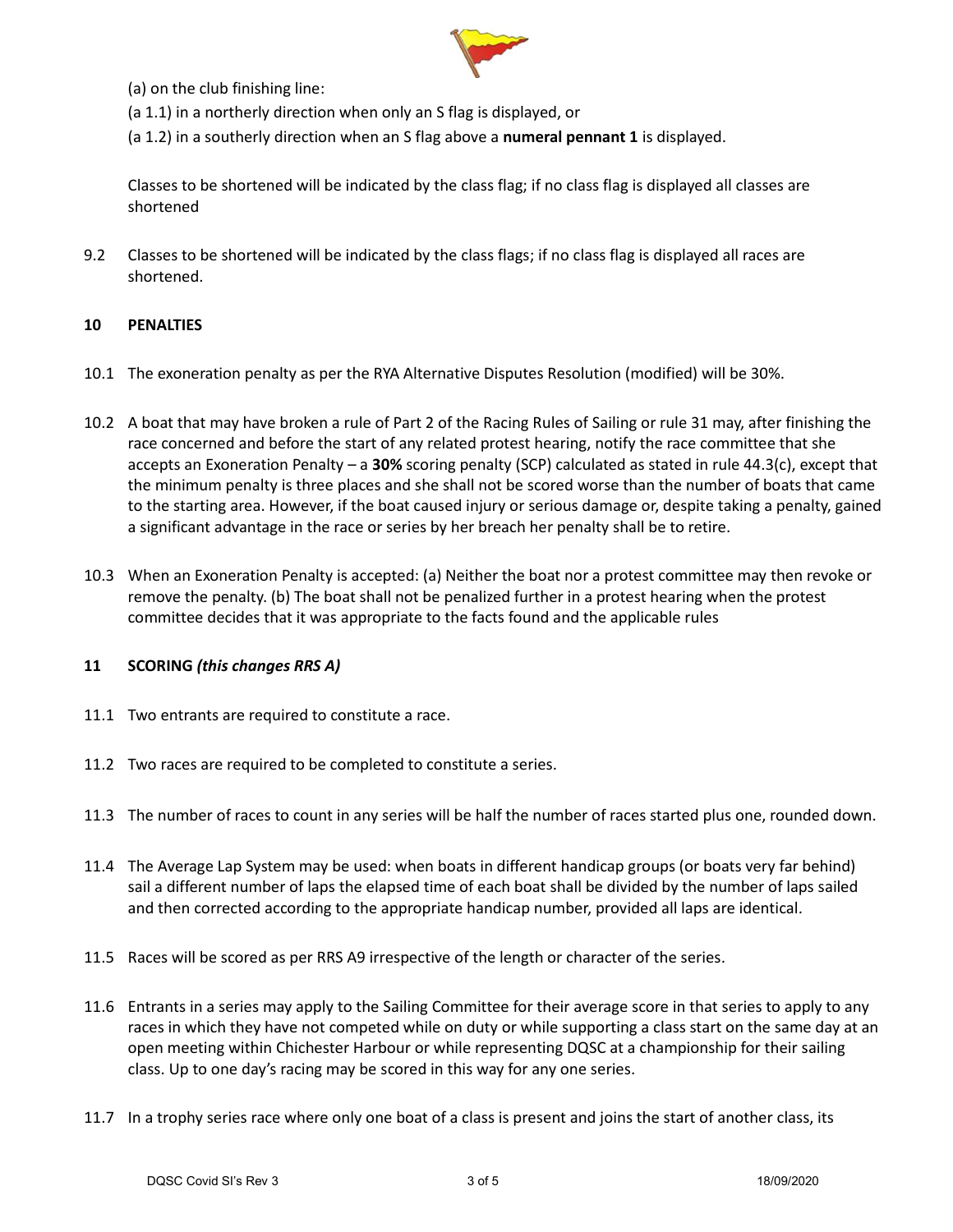

position will be the handicap calculated position from that joint start. The boats from the class from that joint start with two or more boats will have their positions calculated as if there were no other boats in that start.

- 11.8 To request correction of an alleged error in the published race or series results, a competing boat must complete a results review form, available in the clubhouse, or downloaded from the DQSC website. The completed form must be handed to the Duty Race Officer within 60 minutes from the time of the published results for that day. The time limit may be extended at the Duty Race Officer's discretion.
- 11.9 Should an entrant be unable to safely progress from the dinghy park to the water, they can withdraw from the race and be allotted average points for the series. They should do this by signing off using the online form and informing the RO of the issue via the DQSC Dinghy Racing WhatsApp group.

## 12 TIME LIMIT

- 12.1 The time limit shall be two hours. A boat failing to finish within thirty minutes after the first boat sails the course and finishes will be scored DNF without a hearing. (this changes RRS 35, A4 and A5).
- 12.2 The limit may be extended at the Race Officer's discretion

#### 13 PROTESTS AND REQUESTS FOR REDRESS

- 13.1 Protests and requests for redress shall be handed in within 30 minutes of the last boat finishing in the last race of the day. The time limit may be extended at the Race Officer's discretion.
- 13.2 Protest forms will be available upon request from the Race Officer
- 13.3 Notices shall be posted on the DQSC Dinghy Racing WhatsApp group no later than 30 minutes after the protest time limit to inform competitors of hearings in which they are parties or named as witnesses.

## 14 SAFETY REGULATIONS (this changes RRS 63.1 and A2, A4 & A5)

- 14.1 Declarations are not required. All competitors shall sign-on minimum 1 hour before published start time and sign-off within 45 minutes of finishing the last race. The time limit may be extended at the Race Officer's discretion.
- 14.2 Failure to comply with 13.1 will result in a scoring penalty of 15% to be applied to the race nearest in time to the infringement, calculated as specified in RRS 44.3 (c).
- 14.3 A boat that retires from a race shall notify the Race Officer as soon as possible.

#### 15 REPLACEMENT OF CREW OR EQUIPMENT

15.1 Substitution of damaged or lost equipment will be allowed.